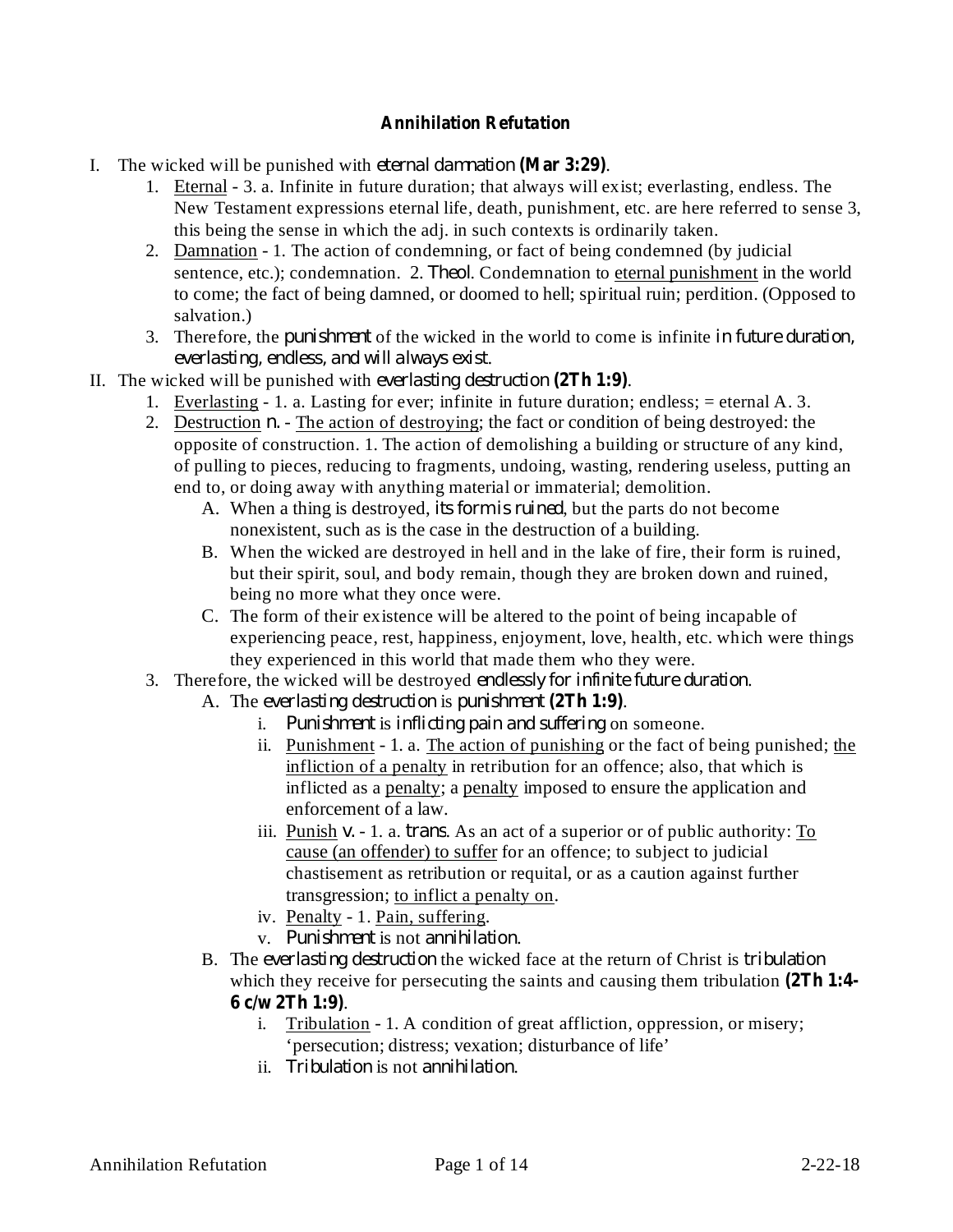- iii. If the false doctrine of annihilation were true, then the wicked living at the last day who persecuted the saints will *not* be recompensed with tribulation by God at the second coming (2Th 1:4-9), but will simply be annihilated.
- iv. In this false system, the wicked living at the last day would suffer far less than the saints they persecuted.
- v. This false doctrine makes God a liar.
- C. God will *destroy* the soul and body of the wicked in hell and in the lake of fire (Mat . **10:28)**
	- i. This *destruction* of the soul in hell and later the body in the lake of fire is punishment (2Th 1:9) which is the *infliction of pain and suffering*.
	- ii. The *destruction* of the soul in hell, and later of the body and soul in the lake of fire, is accomplished by it *tormenting in flames* **(Luk 16:23-24; Rev** . **14:10-11)**
	- iii. Therefore, the *destruction* of the wicked in hell and in the lake of fire is . *everlasting pain and torment in flames*
- 4. Destruction is not a synonym of annihilation.
	- A. Annihilation 1. The action or process of reducing to nothing, or of blotting out of existence.
	- B. To destroy doesn't mean to annihilate **(Heb 2:14 c/w Rev 20:10; 2Pe 2:12 c/w 2Pe** . **2:17)**
	- C. Destruction doesn't mean annihilation  $(1Co 5:5; 1Co 3:17)$ .
	- **D.** Destruction is *punishment* which is *inflicting pain* on someone (1Co 5:5 c/w 2Co . **2:6)**
		- i. Punishment 1. a. The action of punishing or the fact of being punished; the infliction of a penalty in retribution for an offence; also, that which is inflicted as a penalty; a penalty imposed to ensure the application and enforcement of a law.
		- ii. Punish v. 1. a. *trans*. As an act of a superior or of public authority: To cause (an offender) to suffer for an offence; to subject to judicial chastisement as retribution or requital, or as a caution against further transgression; to inflict a penalty on.
		- iii. Penalty 1. Pain, suffering.
	- E. Jesus' body was *destroyed* (Joh 2:19-21), but it certainly was not *annihilated* (Act . **2:31)**
	- F. The flood *destroyed* the earth; it did not *annihilate* it (Gen 9:11).
	- G. Frogs *tormented* the Egyptians when they *destroyed* them; they did not *annihilate* them (Psa 78:45).
	- H. Egypt was *destroyed* with plagues that tormented and afflicted it; it was not . *annihilated* **(Exo 10:7)**
	- I. God threatened to *destroy* His own people with plagues and sickness; He was not going to *annihilate* them into nonexistence (Deu 28:59-63).
	- J. God's people were *destroyed* for lack of knowledge; they were not nonexistent (Hos . **4:6)**
	- K. Wicked pastors *destroyed* God's sheep by scattering them; they did not *annihilate* them into nonexistence  $(\text{Jer } 23:1)$ .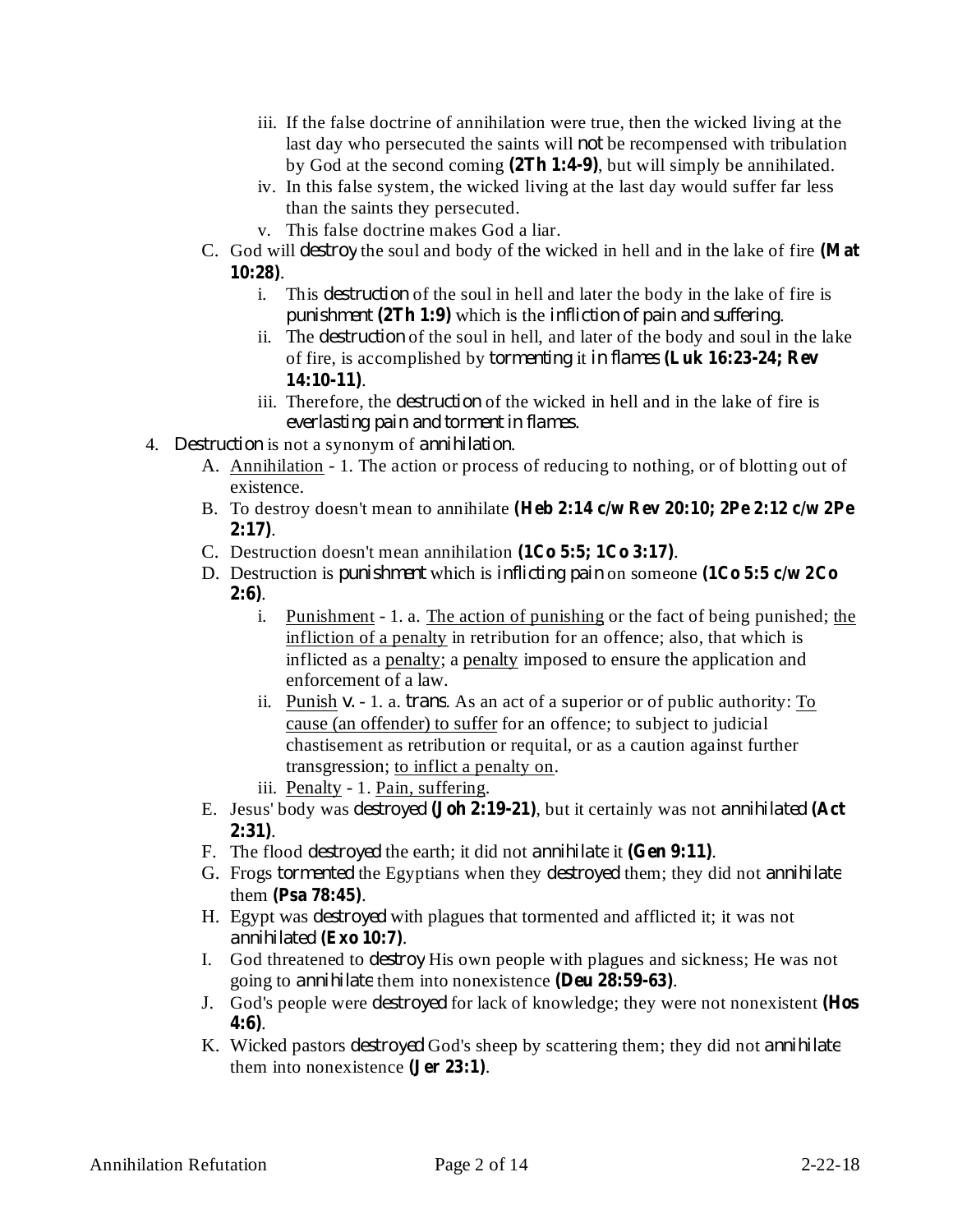- L. Moab was *destroyed* from being a people by being taken into captivity; they were not . *annihilated* **(Jer 48:42 c/w Jer 48:46-47)**
- III. The soul and the resurrected body are both eternal and do not get annihilated in hell or the lake of fire.
	- 1. The soul is eternal and doesn't get annihilated in hell (Luk 16:23; Jud 1:7).
	- 2. The resurrected body of both the righteous and wicked is eternal.
		- A. The fate of the wicked and the fate of the righteous are set in contrast to each other . **(Joh 5:28-29)**
			- i. The righteous are saved eternally (**Heb 5:9**); the wicked are damned eternally (Mar 3:29).
			- ii. Eternal salvation saves us from eternal damnation and eternal punishment.
			- iii. The righteous are given everlasting life, consolation, peace, joy, and happiness (**Rom 6:22; 2Th 2:16; Rev 21:4**); the wicked are given everlasting pain and suffering (see definition of punishment) (Mat 25:46).
			- iv. The righteous will shine in God's everlasting kingdom (Mat 13:43), while the wicked will experience wailing and gnashing of teeth in a furnace of fire . **(Mat 13:42)**
			- v. The righteous are blessed to inherit and possess the heavenly kingdom to live in for all of eternity, which state is called *life eternal* **(Mat 25:34 c/w Mat 25:46**); the wicked are cursed to be consigned to the lake of fire which is called everlasting punishment (Mat 25:41 c/w Mat 25:46).
				- a. The *life eternal* is not simply eternal existence, but an eternal blessed and blissful life.
				- b. Likewise, the *everlasting punishment* is not nonexistence, but is eternal pain and suffering (see definition of punishment).
				- c. If one shortens the suffering of *everlasting punishment*, then one must shorten *eternal life* and reduce the joys of heaven.
				- d. The punishment in the lake of fire is just as eternal as the kingdom and blessings in heaven.
				- e. The punishment (suffering see definition) of the wicked lasts as long as the life of the righteous.
			- vi. Annihilationists claim that the judgment, punishment, damnation, and destruction of the wicked are only eternal and everlasting in *result*, but not in . *process*
				- a. If the judgment, punishment, damnation, and destruction of the wicked is only everlasting and eternal in *result*, but not in *process*, as the annihilationists claim, then the life of the righteous is likewise only everlasting and eternal in *result*, not in *process*, since the two are set in contrast to each other and both are said to be everlasting.
					- (i) It is nonsensical to conclude that the saints could be blessed with eternal life without existing.
					- (ii) It is just as nonsensical to conclude that the wicked could be judged with eternal punishment and eternal destruction without existing.
					- (iii)If the righteous must exist to be blessed with eternal life, then the wicked must exist to be judged with eternal punishment.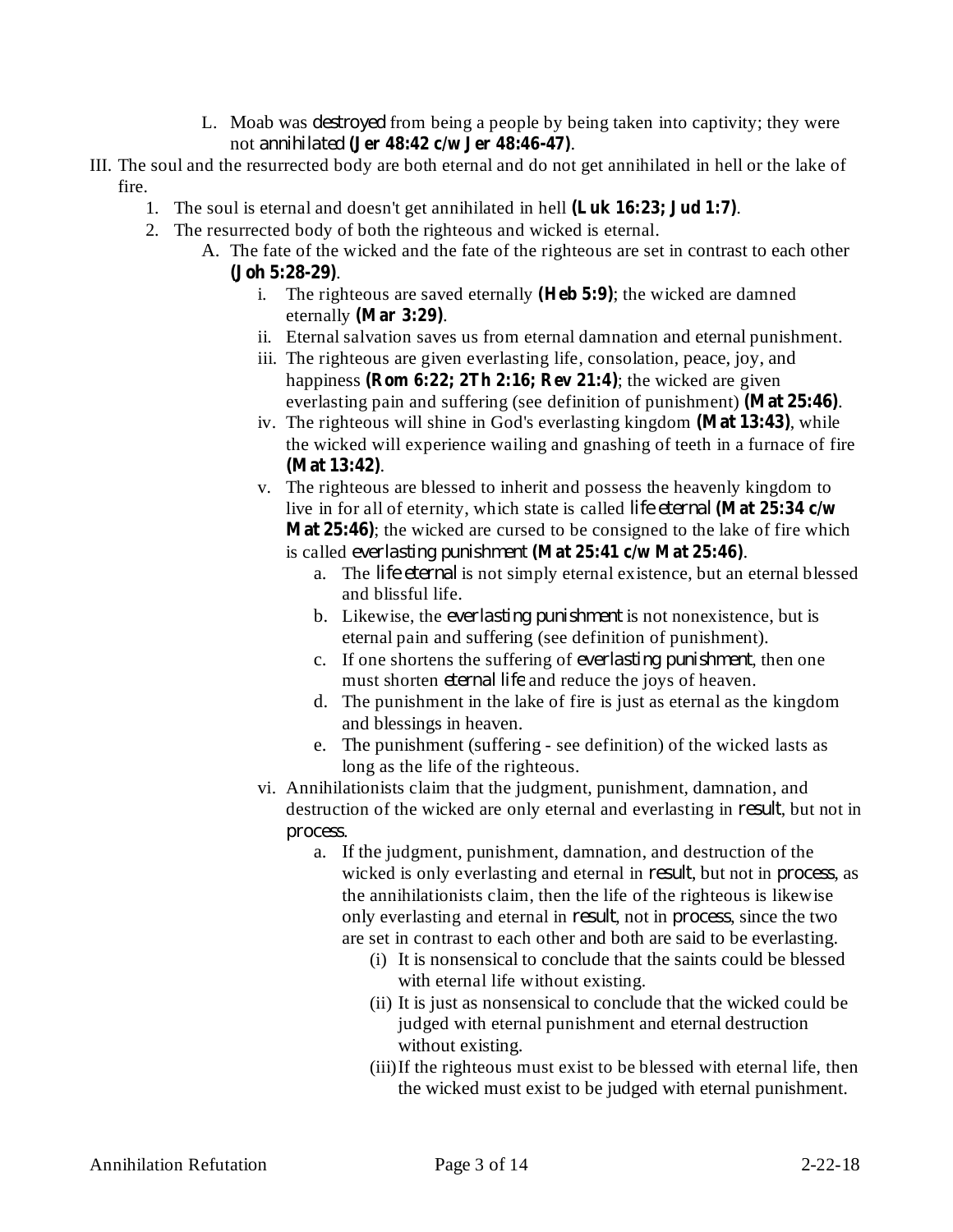- (iv)If the wicked can be judged with eternal punishment without existing, then the righteous could be rewarded with eternal life without existing.
- (v) If an error proves anything, it proves too much.
- **b**. The benefits of *eternal salvation* are *experienced* for eternity (Jer . **31:3; Psa 16:11)**
	- (i) Have we (if the false doctrine of annihilation is true) given ourselves a false hope if the converse (eternal *judgment*, *everlasting destruction, everlasting fire, etc.)* is merely implying a non-experiential eternity?
	- (ii) Perhaps then **Psa 16:11** is merely implying that saints will be in a place where there are pleasures for eternity but they will not experience them?
	- (iii)If an error proves anything, it proves too much.
- c. In truth, the righteous will reign and experience eternal life endlessly, just as the wicked will suffer and experience punishment and destruction endlessly.
- B. The resurrected body is resurrected unto damnation (**Joh 5:29**).
- C. The damnation is being in everlasting fire (Mat 25:41) and experiencing everlasting punishment (Mat 25:46).
	- i. Punishment 1. a. The action of punishing or the fact of being punished; the infliction of a penalty in retribution for an offence; also, that which is inflicted as a penalty; a penalty imposed to ensure the application and enforcement of a law.
	- ii. Punish v. 1. a. *trans*. As an act of a superior or of public authority: To cause (an offender) to suffer for an offence; to subject to judicial chastisement as retribution or requital, or as a caution against further transgression; to inflict a penalty on.
	- iii. Penalty 1. Pain, suffering.
	- iv. Everlasting 1. a. Lasting for ever; infinite in future duration; endless; = eternal A. 3.
	- v. Therefore, *everlasting punishment* is God *inflicting pain and suffering* on the wicked which lasts *forever*, is *infinite in future duration*, and is *endless*.
	- vi. If the pain and suffering are endless, then the resurrected body is eternal.
- 3. The fiery *torments* of the lake of fire last for *ever* and *ever* (Rev 20:10).
	- A. Torment *v.* 1. *trans.* To put to torment or torture; to inflict torture upon.
	- B. Torture *n.* 1. The infliction of severe bodily pain, as punishment or a means of persuasion 2. Severe or excruciating pain or suffering (of body or mind); anguish, agony, torment; the infliction of such.
	- C. On judgment day, the wicked will be sent to the lake of fire which was prepared for the devil and his angels . **(Mat 25:41 c/w Rev 20:11-15)**
	- D. The devil and his angels are *tormented* in the lake of fire *endlessly* (Rev 20:10).
	- E. The wicked will likewise be *tormented* in the lake of fire *forever and ever and have* . *no rest day nor night* **(Rev 14:9-11)**
	- F. This is precisely what Jesus referred to when He said that the wicked would go away into everlasting punishment (Mat 25:46).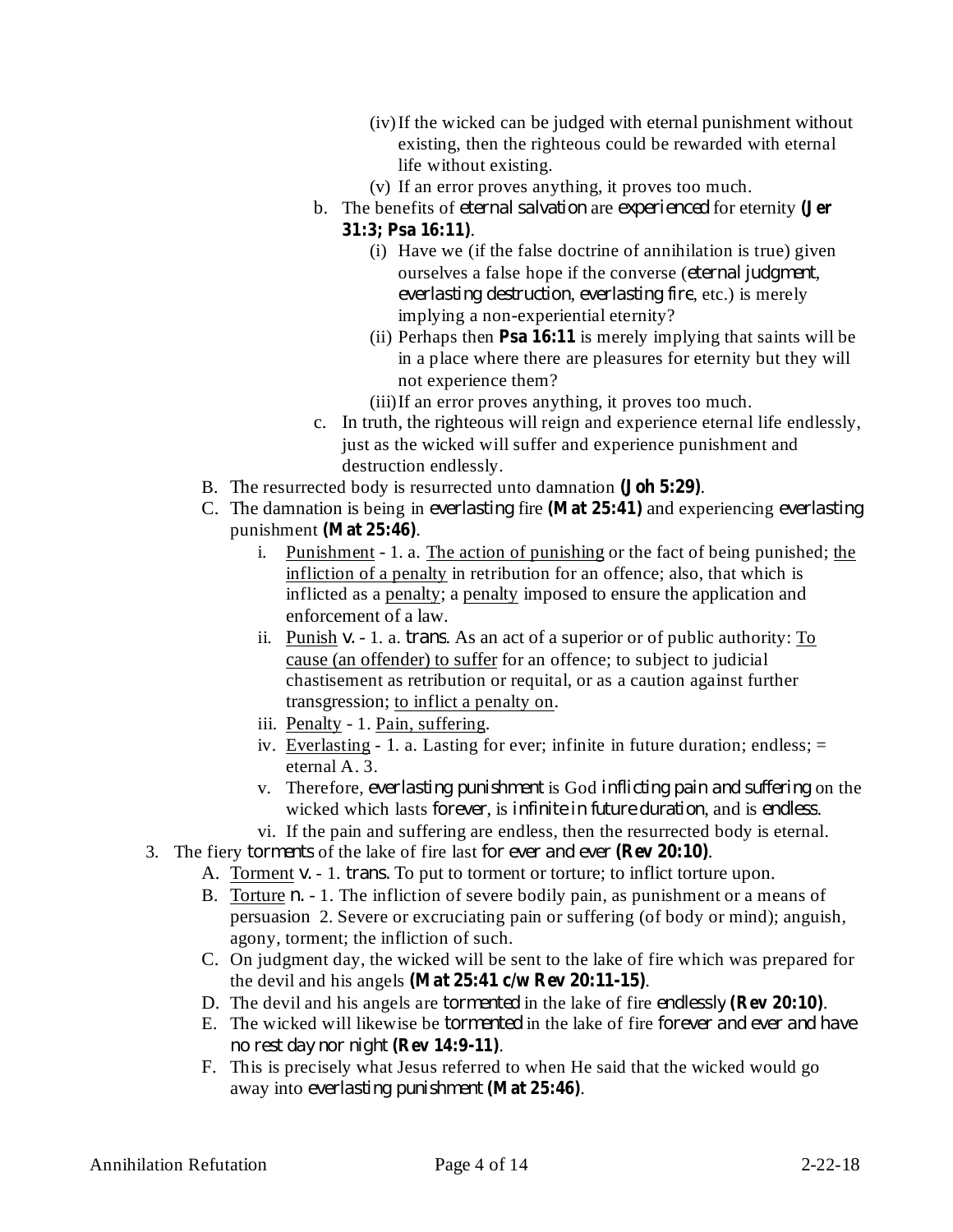- i. Punishment 1. a. The action of punishing or the fact of being punished; the infliction of a penalty in retribution for an offence; also, that which is inflicted as a penalty; a penalty imposed to ensure the application and enforcement of a law.
- ii. Punish v. 1. a. *trans*. As an act of a superior or of public authority: To cause (an offender) to suffer for an offence; to subject to judicial chastisement as retribution or requital, or as a caution against further transgression; to inflict a penalty on.
- iii. Penalty 1. Pain, suffering.
- iv. Everlasting 1. a. Lasting for ever; infinite in future duration; endless; = eternal A. 3.
- G. The everlasting *punishment* that the wicked receive in the lake of fire is the torment that lasts *for ever and ever* that the devil and his angels receive in the lake of fire . **(Mat 25:41,46 c/w Rev 20:15 c/w Rev 20:10)**
- H. Just as the wicked experience the same punishment in hell as the fallen angels **(2Pe** , in like manner the wicked will **2:4 c/w Jud 1:6 c/w 2Pe 2:17 c/w Jud 1:13)** experience the same unending torment in the lake of fire as will the devil and the fallen angels **(Mat 25:41,46 c/w Rev 14:10-11 c/w Rev 20:15 c/w Rev 20:10 c/w** . **Mat 8:29)**
- I. Neither the fallen angels, nor wicked men, will be annihilated in the lake of fire.
- 4. On judgment day when the wicked are cast into a furnace of fire in outer darkness, there shall be , not *wailing and gnashing of teeth annihilation* **(Mat 8:11-12; Mat 13:40-43; Mat** . **13:49-50)**
- 5. The punishment of the wicked on Judgment Day is described as *wrath*, *indignation*, *tribulation*, and *anguish*, NOT *annihilation* (**Rom 2:5-9**).
	- A. Wrath *n.* 1. Vehement or violent anger; intense exasperation or resentment; deep indignation: d. Righteous indignation on the part of the Deity.
	- B. Indignation *n*. 1. The action of counting or treating (a person or thing) as unworthy of regard or notice; disdain, contempt; contemptuous behaviour or treatment. (last usage in 1530 AD) 2. Anger at what is regarded as unworthy or wrongful; wrath excited by a sense of wrong to oneself or, especially, to others, or by meanness, injustice, wickedness, or misconduct; righteous or dignified anger; the wrath of a superior.
	- C. Tribulation *n*. 1. A condition of great affliction, oppression, or misery; 'persecution; distress; vexation; disturbance of life'
	- D. Anguish *n.* 1. Excruciating or oppressive bodily pain or suffering, such as the sufferer writhes under. 2. Severe mental suffering, excruciating or oppressive grief or distress.
	- E. The time of this judgment is "the day of wrath and revelation of the righteous judgment of God" (Rom 2:5).
	- F. In other words, **Romans** 2:5-9 is speaking of Judgment Day when Jesus Christ shall sit on His throne and judge all men and cast the wicked into the lake of fire **(Act** . **17:31 c/w Mat 25:31-32,41,46)**
- 6. Since the soul and the resurrected body are eternal, they can be punished with everlasting destruction and never be annihilated.
	- A. A man could be destroyed by burning him to death.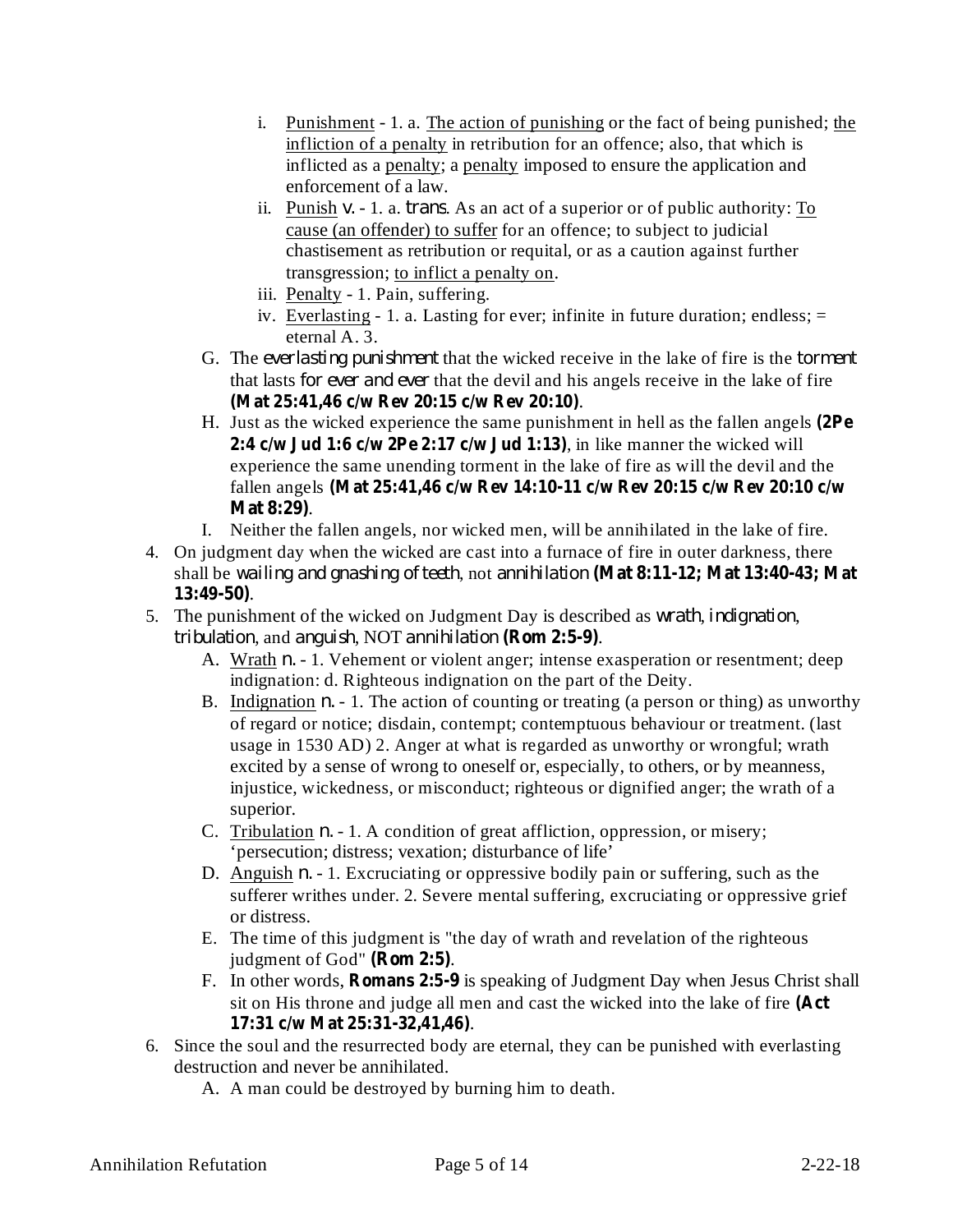- B. That destruction would not be instantaneous, but would last as long as he was alive.
- C. The destruction by burning in the lake of fire lasts forever because the body and soul are never extinguished.
- IV. Annihilation is not God's punishment for sin.
	- 1. From the time of Adam and Eve's sin and extending throughout all of human history, it is undeniable that God's punishment for sin is *suffering*, not *annihilation*.
	- 2. The suffering begins in this life, continues in hell until the return of Christ (Luk 16:23), and will continue after the resurrection forever (Mat 25:46).
	- 3. The fact that Jesus Christ *suffered* for sin (1Pe 3:18) demands that the punishment for sin is suffering, not annihilation.
		- A. Suffer v. 1. *trans*. To have (something painful, distressing, or injurious) inflicted or imposed upon one; to submit to with pain, distress, or grief. a. pain, death, punishment, gjudgement; hardship, disaster; grief, gsorrow, care.
		- B. Christ was *stricken*, *smitten of God*, and *afflicted* for our sins, not *annihilated* (Isa . **53:4)**
		- C. Christ took the punishment for sin that His people would have suffered.
		- D. The wicked will suffer the eternal punishment that Christ suffered for sin.
		- E. Annihilation is the *opposite* of suffering, since one that doesn't exist cannot suffer.
	- 4. If annihilation was God's punishment for sin, then Christ would have disintegrated on the cross, and His body, soul, and spirit would have ceased to exist.
		- A. The bodily resurrection of Christ must be denied if annihilation is the punishment for sin.
		- B. This is why the Jehovah's Witnesses deny the bodily resurrection of Christ.
		- C. One heresy leads to another.
	- 5. Annihilation is every atheist's and sinner's dream.
		- A. Sinners hate the doctrine of eternal punishment and much prefer the false doctrine of annihilation.
		- B. This is evidence of the human origin of the false doctrine of annihilation.
	- 6. Annihilation is the goal of Buddhists whose desire is to die and cease to exist.
	- 7. Ceasing to exist is not a fearful thing.
	- 8. If the false doctrine of annihilation were true, then all of the wicked men who are alive at the second coming of Christ will go unpunished, merely being annihilated in the lake of fire for a split second.
		- A. If this false doctrine were true, then the most favored wicked men would be those who were the most wicked at the end of time.
		- B. They would receive the least punishment of all the wicked throughout history, being annihilated at the return of Christ and spending no time in hell.
		- C. Since all the wicked would be annihilated, the more wicked a man was, the less severe his judgment would be relative to his crimes.
		- D. If the false doctrine of annihilation were true, then the wicked living at the last day would be completely justified in saying, "let us eat and drink; for to morrow we die" . **(1Co 15:32)**
	- 9. The wicked are *reserved unto the day of judgment to be punished* (2Pe 2:9).
		- A. They are awaiting the day of judgment while suffering in hell (**Jud 1:7**).
		- B. At the day of judgment, their full punishment will come in the lake of fire **(2Pe 2:9** . **c/w Mat 25:41,46 c/w Rev 20:10-15)**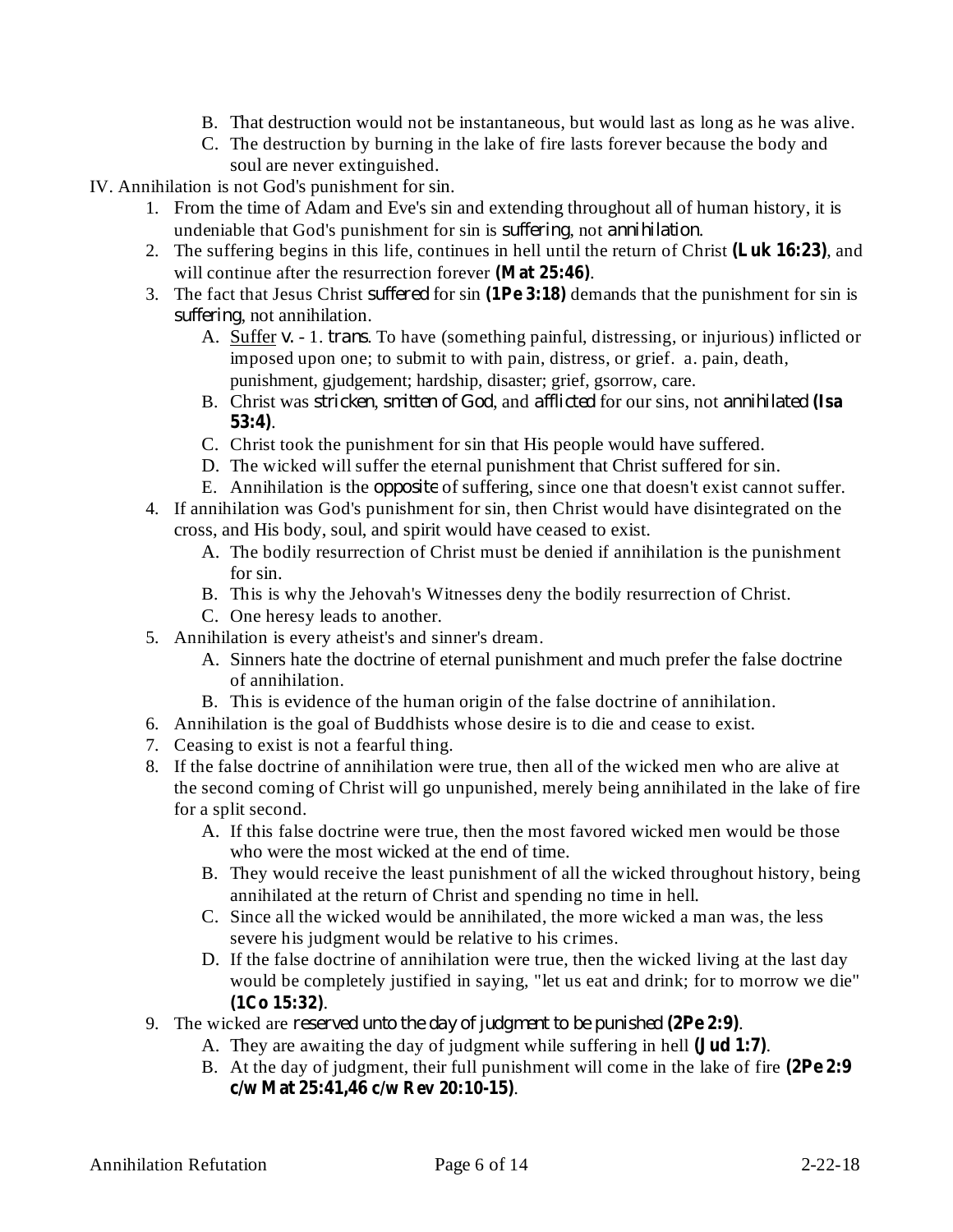- C. It is undeniable that suffering the vengeance of eternal fire in hell for thousands of years, as Sodom and Gomorrah have, is a far greater punishment than merely being annihilated and ceasing to exist.
- D. If the men of Sodom and Gomorrah have been in hell for thousands of years waiting to be punished (and they have  $-$  2Pe 2:6-9 c/w Jud 1:7), then it is obvious that the punishment they are awaiting must be worse than the condition they are currently in.
- E. Therefore, the punishment in the lake of fire must be more severe than the thousands of years wherein they suffered the vengeance of eternal fire in hell.
- V. Death is not annihilation.
	- 1. When a person dies, he is not annihilated, since his dead body remains.
	- 2. Life is not mere existence.
		- A. One can exist and yet be dead while he lives (1Ti 5:6).
		- B. Life is a quality of existence (**Joh 10:10**).
	- 3. Death is not non-existence.
		- A. The living wicked are currently spiritually *dead* (Eph 2:1-3), yet they have spiritual existence.
		- B. A corn of wheat *dies* in the ground, but is not annihilated (**Joh 12:24**).
		- C. A body that dies doesn't cease to exist.
	- 4. The second death is not annihilation.
		- A. The first death, which is spiritual death, did not annihilate the soul of the unregenerate.
		- B. The physical death of the body did not annihilate the bodies of the dead.
		- C. The second death likewise doesn't annihilate the body and soul, but rather is a state of eternal torment for them . **(Rev 20:10-15 c/w Mat 25:41,46)**
- VI. The false doctrine of *annihilation* denigrates, cheapens, and minimizes the sufferings of Christ.
	- 1. If annihilation is the ultimate punishment for sin, then Christ did not make ultimate payment because neither His body nor His soul were annihilated.
	- 2. The ultimate payment for sin is eternal suffering.
		- A. The judgment for sin is everlasting *punishment* (Mat 25:46).
		- B. Punishment is causing a man to suffer.
		- C. Punishment 1. a. The action of punishing or the fact of being punished; the infliction of a penalty in retribution for an offence; also, that which is inflicted as a penalty; a penalty imposed to ensure the application and enforcement of a law.
		- D. Punish v. 1. a. *trans*. As an act of a superior or of public authority: To cause (an offender) to suffer for an offence; to subject to judicial chastisement as retribution or requital, or as a caution against further transgression; to inflict a penalty on.
		- E. Therefore, the payment for sin is *everlasting suffering*.
	- 3. Christ suffered (1Pe 3:18) infinitely for sin because He suffered in His divine nature (Act which is eternal . **20:28; 1Jo 3:16; Zec 12:10 c/w Joh 19:37) (Joh 1:1,14; 1Ti 3:16)**
	- 4. Christ, being God (Heb 1:3, 8) and suffering infinitely for sin, made a sufficient sacrifice for His elect when He suffered the wrath of God on the cross (Heb 9:25-28).
	- 5. To say that the punishment for our sins is annihilation is to say that Christ didn't suffer infinitely for sins.
	- 6. In order for God to put away sin, it must be suffered for forever, which is what Christ did on the cross as God.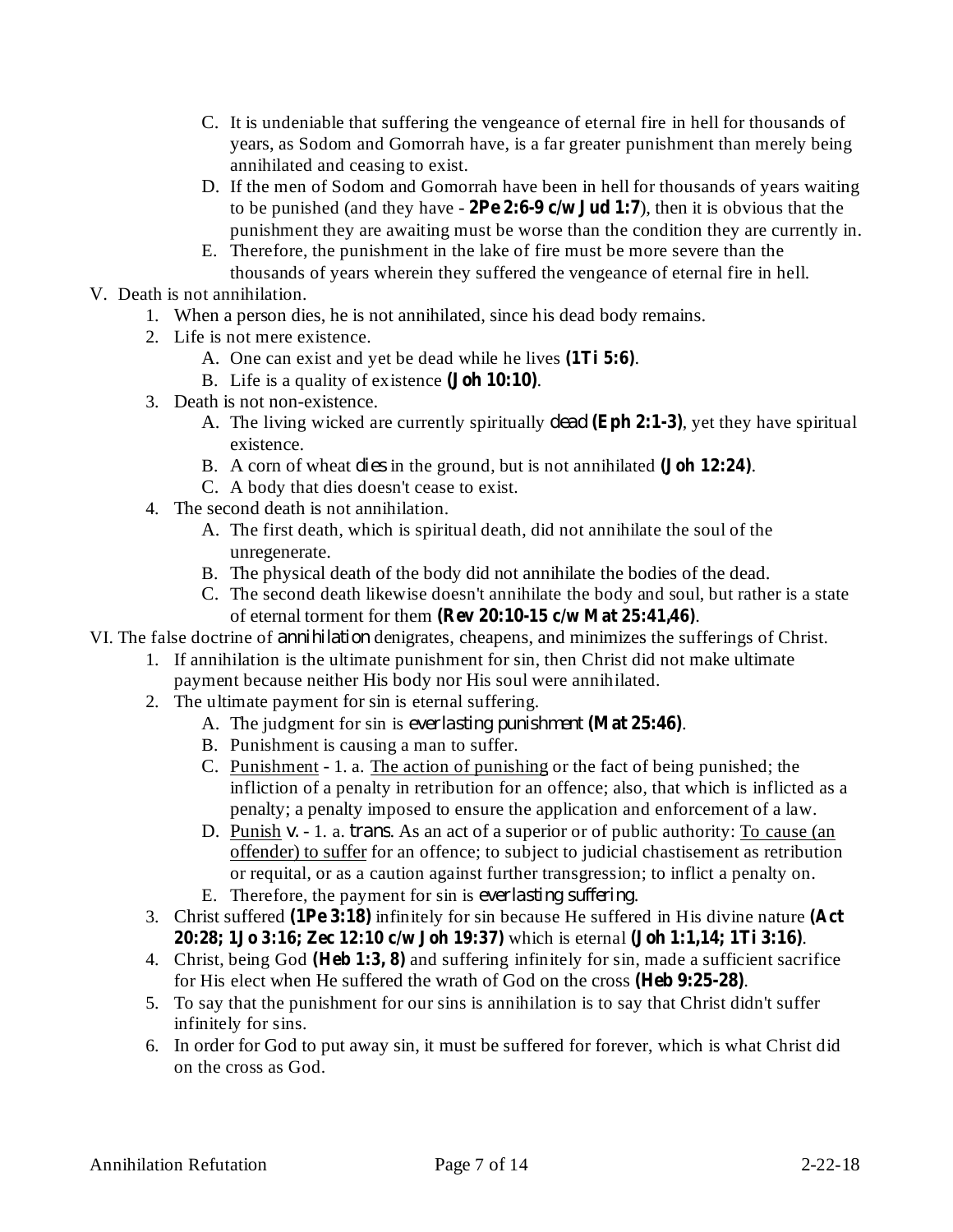- A. Therefore, the only way the sins of the wicked can be paid for is by suffering for them forever.
- B. If God could just simply annihilate the wicked, then Christ suffered in vain because God could have just annihilated the sins of the righteous without having Christ suffer infinitely for them.
- C. If Christ didn't suffer infinitely, then the elect could have spent a finite amount of time (several hours like Christ did on the cross) in the lake of fire to have all their sins atoned for and then be let into heaven.
- D. If Christ didn't suffer infinitely to pay for eternal damnation, then He would not have had to be God.
- E. The false doctrine of annihilation leads logically into the Jehovah's Witness false doctrines of denying the deity of Christ and denying His resurrection.
- F. One heresy leads to others.

## VII. Addressing counter-arguments.

1. "Destruction and Annihilation are scriptural synonyms regarding the final judgment of the wicked in the lake of fire."

Annihilation: The act of reducing to nothing or non-existence; or the act of destroying the form or combination of parts under which a thing exists, so that the name can no longer be applied to it, as the annihilation of a corporation.

Man is a constituted body and soul. God destroys both body and soul (the constituent parts, see definitions) in Hell.

Mat 10:28

Destruction: The act of destroying; demolition; a pulling down; subversion; ruin, by whatever means; as the destruction of buildings, or of towns. destruction consists in the annihilation of the form of any thing; that form of parts which constitutes it what it is; as the destruction of grass or herbage by eating; of a forest, by cutting down the trees; or it denotes a total annihilation; as the destruction of a particular government; the destruction of happiness."

- A. Annihilation is not a scriptural word, nor is it a scriptural concept with regards to the final judgment.
- B. Destruction by Biblical definition is not annihilation, but rather is the inflicting of pain and torment on the wicked (see Section II).
- C. When a thing is destroyed, *its form is ruined*, but the parts do not become nonexistent, such as is the case in the destruction of a building.
- D. When the wicked are destroyed in hell and in the lake of fire, their form is ruined, but their spirit, soul, and body remain, though they are broken down and ruined, being no more what they once were.
- E. The form of their existence will be altered to the point of being incapable of experiencing peace, rest, happiness, enjoyment, love, health, etc. which were things they experienced in this world that made them who they were.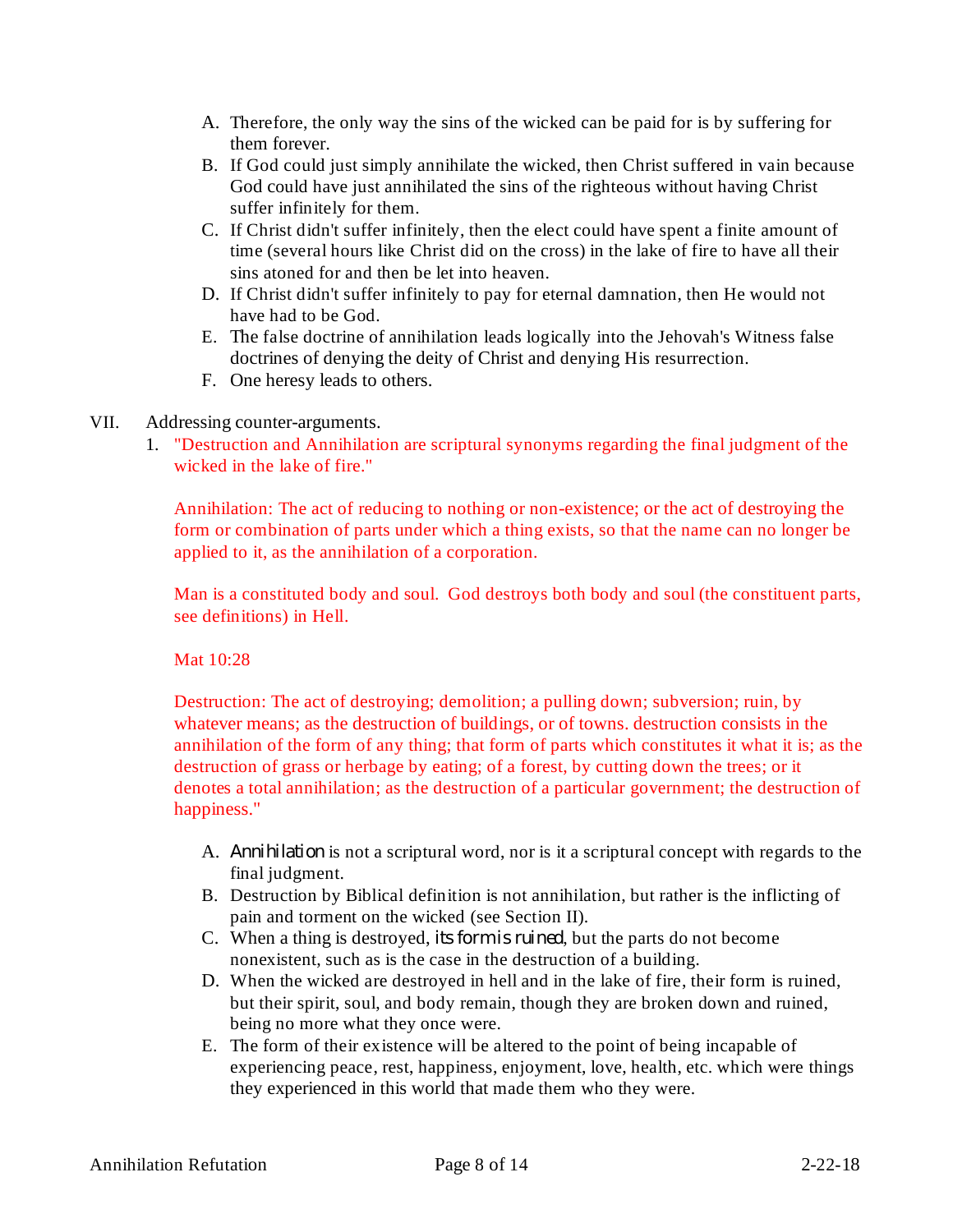2. "Brutish men are not writhing in agony for eternity in the bright flames of hell, instead they utterly perish which is equated with a mist of darkness.

2Pe 2:12 c/w 2Pe 2:17

*Perish: To die. To be destroyed, to come to nothing.*

" *Utterly: To the full extent; fully; perfectly; totally.*

- A. Yes, brutish men are writhing in agony for eternity in the flames of hell (see Section III).
- B. Hell is not *bright*, but rather is *darkness* (2Pe 2:4 c/w Jud 1:6).
	- i. The mist of darkness that is reserved forever for the wicked is the darkness of . *hell* **(2Pe 2:4 c/w 2Pe 2:17 c/w Jud 1:6 c/w Jud 1:13)**
	- ii. Hell is called outer darkness (Mat 8:12; Mat 22:13).
	- iii. The smoke of hell and the lake of fire would make it a place of darkness . **(Rev 14:11)**
	- iv. An oven is dark.
	- v. Sitting on a bed of hot coals in the middle of the night is darkness with intense heat.
- C. The *fifth* definition of *perish* from Webster's 1828 was used.
	- i. This is cherry-picking definitions to support your predetermined belief.
	- ii. The first definition of perish from the 1828 is: To die; to lose life in any *manner.*
	- iii. To *utterly perish* then is to die the second eternal death in the lake of fire (see Section V).
	- iv. If you want to go with a secondary meaning, you should use the tenth definition of *perish* in which Webster references 2Peter 2: To be lost . *eternally; to be sentenced to endless misery, 2 Pet 2*
	- **v.** To perish does not mean to be annihilated (Mat 8:25; Mat 8:32; Mat 9:17; . **Mat 26:52; Luk 11:51; Luk 13:33; Luk 15:17; Joh 6:27 etc.)**
		- a. The people of Moab were said to have *perished* when they were taken into captivity; they were not *annihilated* (Jer 48:46).
		- b. "Perishable" food will spoil and rot, but not be annihilated.
- 3. "The soul that sins can and will die in hell. The Bible calls this judgment the second death in the lake of fire. Eze 18:4, 20; Rom 6:23 c/w Rom 20:14-15"
	- A. The "soul" in **Eze 18:4&20** is referring to the entire person of the wicked (**Eze** . **18:13 c/w 1Pe 3:20)**
	- B. Eze 18 is referring to temporal judgments of death for sin in this life **(ex: Exo** . **21:12-17)**
	- C. Souls do not cease to exist in hell (Luk 16:23-24) or in the lake of fire (Mat . **25:41,46 c/w Mat 13:42,50; Rev 14:10-11)**
- 4. "The word Hell must be read distinctly or we will not understand. Hell does not always mean the bottomless pit at the center of the earth.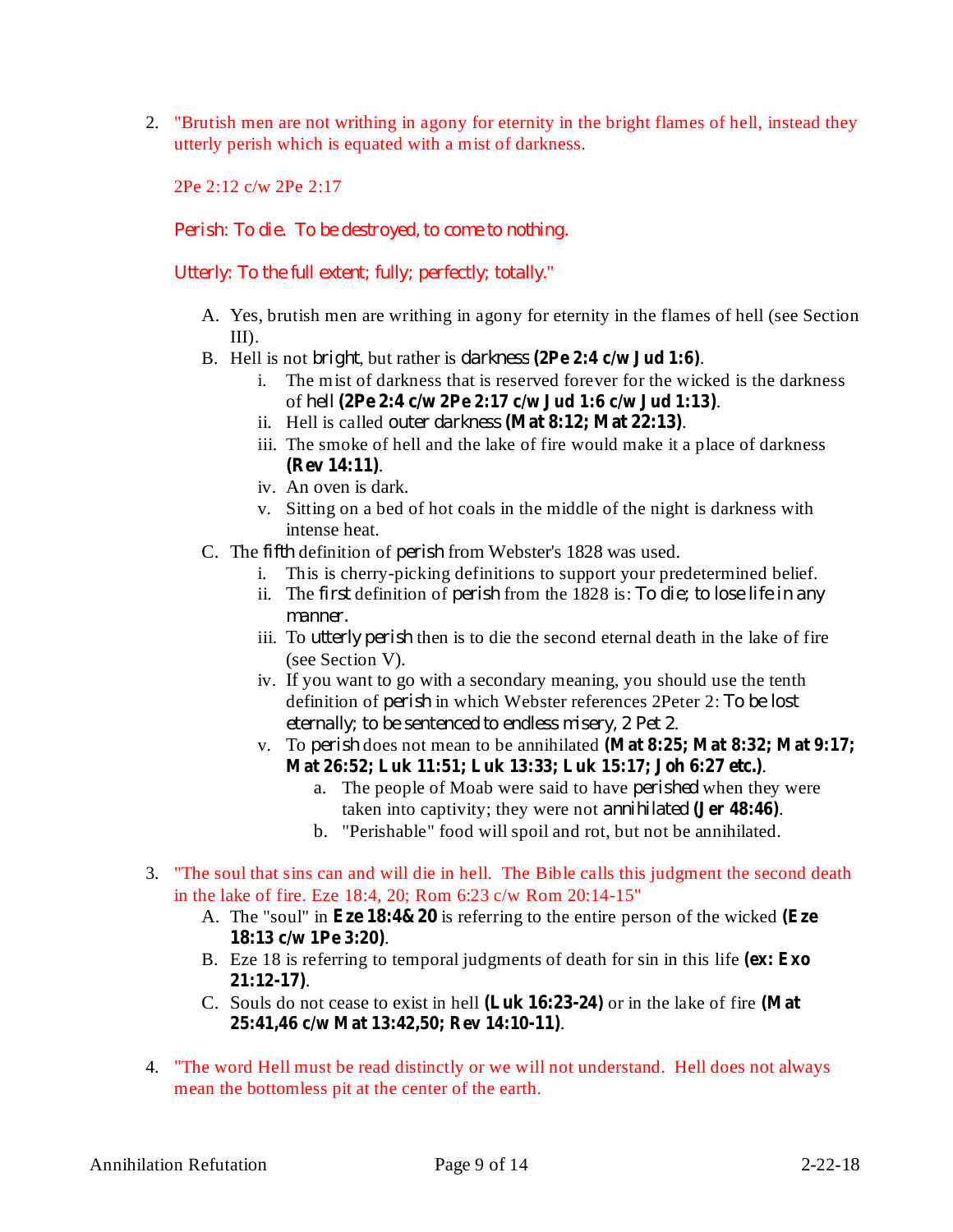- Hell is a place of intermediate detention or prison for wicked souls (deceased humans and fallen angels) until judgment day. It is at the center of the earth, is also called the bottomless pit. Lk 16:23; Jude 1:7; Rev 20:1-3
- Hell is a place of final judgment for the wicked in which both body and soul are utterly destroyed. This is called the second death and it is executed in the Lake of Fire. Jude 1:13; 2Pe 2:17; Rev 20:13-15; II Thes. 1:8-10 •
- Hell is used descriptively of severe temporal judgments, such as "hell on earth". Mar 9:42-50 (referring to the 70AD destruction)"
	- A. Jesus was not referring to temporal judgments or 70AD in Mar 9:42-50.
	- B. He was quite literally speaking of *hell*, a place of eternal fire, where "their worm dieth not, and the fire is not quenched" (Mar 9:43-48).
	- C. Jesus was warning the disciples to mortify the sins of the flesh that their body members commit (Col 3:5) so that they would have the assurance of eternal life and would not be in danger of hell fire.
	- D. You are treading on dangerous ground here, brother. It appears that you are on the verge of denying hell altogether and embracing full Preterism.
- "Hell is used to denote the grave where the body goes at death. In the times of King James it was common parlance to put "potatoes in hell" for storage. It is in this sense Jesus was in hell, but his body was not left long enough to see corruption. Act 2:31"
	- E. You are treading closer and closer to the precipice of out right denying that hell exists, brother.
	- F. This is false.
	- G. I have taught against this position in the past in my sermon called "Limbus Patrum". The following is an excerpt from that outline (with a few verses added to it):
		- i. Act  $2:27-31$  Jesus not being left in hell
			- a. Jesus was in hell on the cross.
			- b. Jesus experienced everything that hell represents when he hung on the cross: damnation, torment, burning, darkness, and separation from God's love.
				- (i) Damnation **(Mat 23:33 c/w Gal 3:13)**
				- (ii) Damnation 1. The action of condemning, or fact of being condemned (by judicial sentence, etc.); condemnation.
				- $(iii)$ Curse  $n. 1$ . a. An utterance consigning, or supposed or intended to consign, (a person or thing) to spiritual and temporal evil, the vengeance of the deity, the blasting of malignant fate, etc. It may be uttered by the deity, or by persons supposed to speak in his name, or to be listened to by him.
			- c. Torment, pain, and suffering **(Luk 16:23 c/w Luk 22:44 & Isa 53:4-5, 10-11 & Luk 24:46 & 1Pe 2:21)**
				- (i) Torment  $n.$  A state of great suffering, bodily or mental; agony; severe pain felt or endured.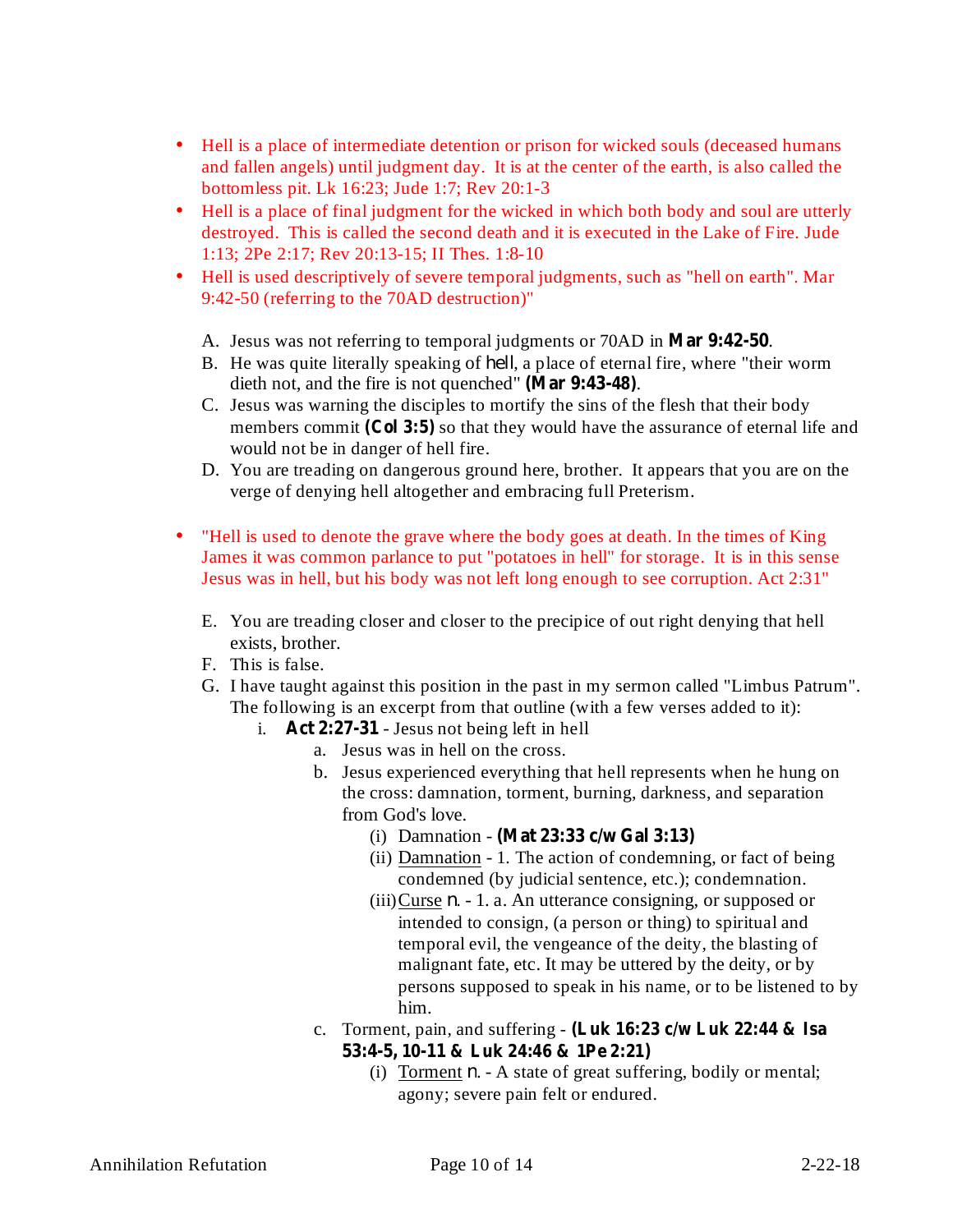- (ii) Grief  $n. 1$ . Hardship, suffering; a kind, or cause, of hardship or suffering.
- $(iii)$ Travail  $n. 1$ . Bodily or mental labour or toil, especially of a painful or oppressive nature; exertion; trouble; hardship; suffering.
- d. Burning, intense heat **(Luk 16:24 & Mar 9:43 & Jud 1:7 c/w Psa** . **22:14)**
- e. Darkness **(2Pe 2:4 c/w Mat 27:45)**
- f. Separation from God's love (Mat 25:41 **c/w** Mar 15:34).
- H. I also recently taught against this in the sermon I did on Strong's Concordance. The following is an excerpt from that outline:
	- i. Some of the following arguments have been made by heretics using Hebrew and Greek to pull the wool over the eyes of the ignorant.
	- ii. Denying hell
		- a. The argument goes as follows.
		- b. "Hell" (Psa 9:17) is translated from the Hebrew word "sheol" (H7585).
		- c. "Sheol" is also translated as "grave" (Gen 37:35) and "pit" (Job . **17:16)**
		- d. Therefore, hell means the grave or a pit.
- 5. "Only the resurrected bodies of the righteous are eternal. The wicked are resurrected in earthly bodies, fit for destruction.

Joh 5:29 c/w John 3:16; 1Co 15:39, 45-49 c/w Rom 9:22-23"

A. This was proven false earlier in this outline (Section III).

- 6. "Be careful not to confuse the word "spoiling" with "destruction". Jesus spoiled the Devil at his first coming. Jesus will destroy the Devil at his second coming.
	- Jesus spoiled the Devil at his first coming and will destroy him at his second coming. Col 2:15 c/w Heb 2:14
		- $\circ$  First of all, Jesus, by His death, not His second coming, destroyed the devil . **(Heb 2:14; 1Jo 3:8)**
		- Secondly, if it is maintained that Jesus will destroy Satan at His second o coming, He does so by TORMENTING HIM DAY AND NIGHT IN THE LAKE OF FIRE FOR EVER AND EVER (Rev 20:10).
		- The devil will not be annihilated! o
	- In contrast, Jesus destroyed our sins at his first coming on the cross. The mind of God constitutes ultimate reality and he does not remember them, our sins have been annihilated by the blood of Christ. Isa 43:25 c/w Col 2:14
		- o First of all, in order to blot out our sins, Christ *suffered infinitely* in His divine nature (see Section VI).
		- This demands that the wicked must suffer eternally for their sins. o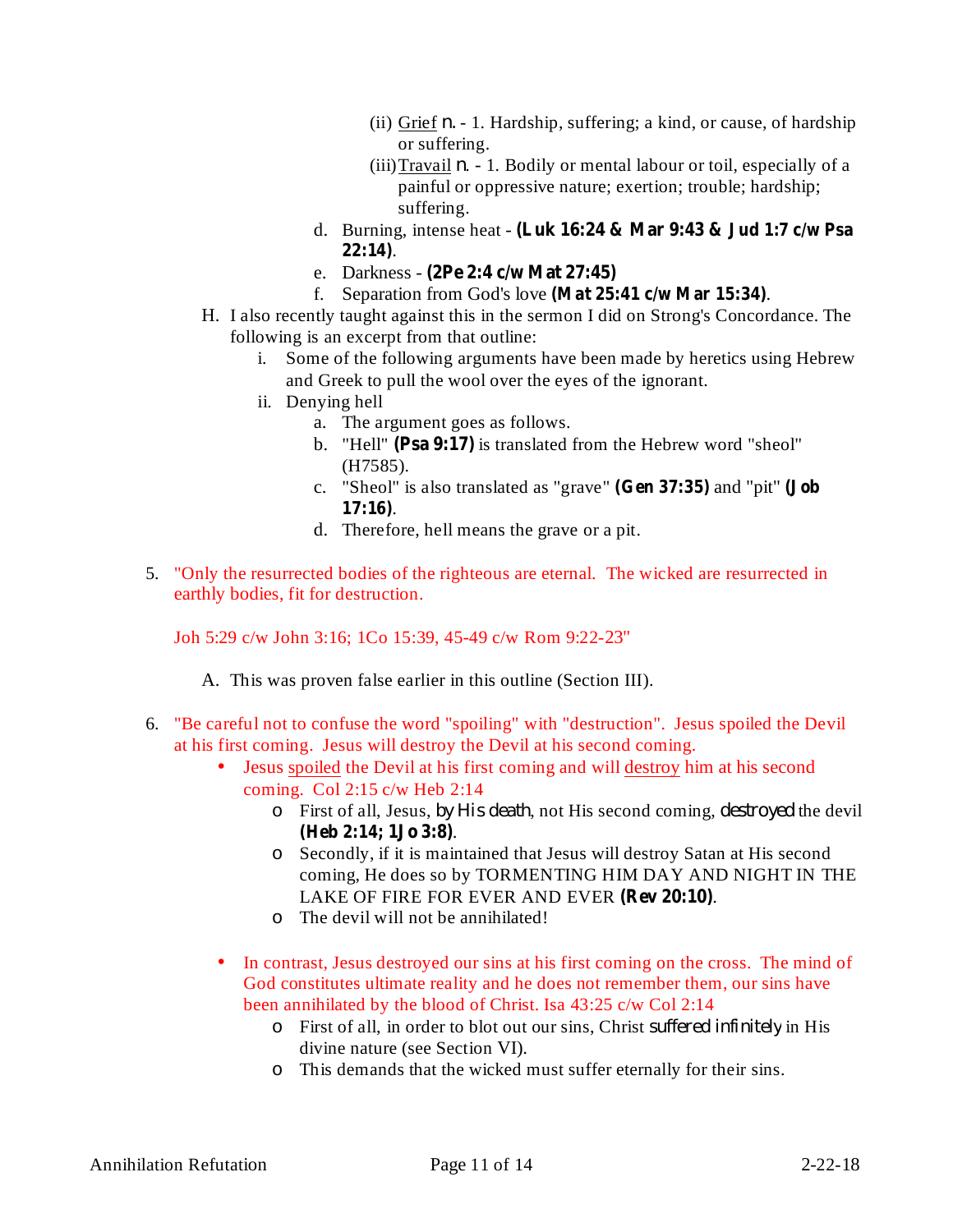- Secondly, our sins are only forgotten by God in the sense o *that He will not remember them against <i>us* any longer (Psa 79:8).
- Obviously, the omniscient God who knows all things knows all of the sins o that we have committed.
- David's sin is recorded in the Bible, so obviously God knows about it, but o He does not remember it *against him*.
- *Spoiling: Plundering; pillaging; corrupting; rendering useless. Wasting; decaying.*
- The devil is tormented day and night forever in the Lake of Fire. The same verse however also says that the Beast "system" is tormented day and night forever in the Lake of Fire. Rev. 20:10
	- o If the beast of **Rev** 19:20 and **Rev** 20:10 is a "system" and not a man, it is comprised of devils and/or men (such as a system of government is), both of which will be tormented day and night for ever and ever in the lake of fire . **(Rev 20:10,15 c/w Mat 25:41,46)**
	- o The false prophet in **Rev** 19:20 appears to be a man, the "man of sin" (2Th 2:3-9), who will also be tormented day and night for ever and ever in the lake of fire (**Rev** 19:20 **c/w Rev** 20:10).
	- Whoever the beast and false prophet are, this certainly does not support the o false doctrine of annihilation.
	- o In a figurative sense, the sense in which many words of Revelation are to be taken, the word "forever" signifies continually, for an indefinite period. Ex 21:6
		- First of all, even if "for ever and ever" means "continually, for an § indefinite period" as you say, that contradicts your false doctrine of annihilation because you would have the devil (and the wicked with him  $\cdot$  **Rev** 20:15) being tormented in the lake of fire "continually, for an indefinite period."
		- Secondly, it is true that the word "forever" doesn't always mean "for all eternity", as is the case in **Exo 21:6**. §
			- In verses using words like forever, everlasting, etc., it is necessary to see what it is being contrasted with.
			- In Exo 21:6 and other such passages, it is used in contrast to something temporary.
			- The man would be a slave for the rest of his life, not only for a portion of it.
		- In passages referring to eternal life, salvation, death, punishment, destruction, etc., *forever* means for all of eternity, not a limited time. §
			- The fate of the wicked is being contrasted with the fate of the righteous in such verses (Mat 25:46; Joh 5:29) (see Section III, 2, A).
			- The righteous have eternal life and blessing forever **(Joh 6:51; Heb 10:14; Rev 22:5)** and the wicked have eternal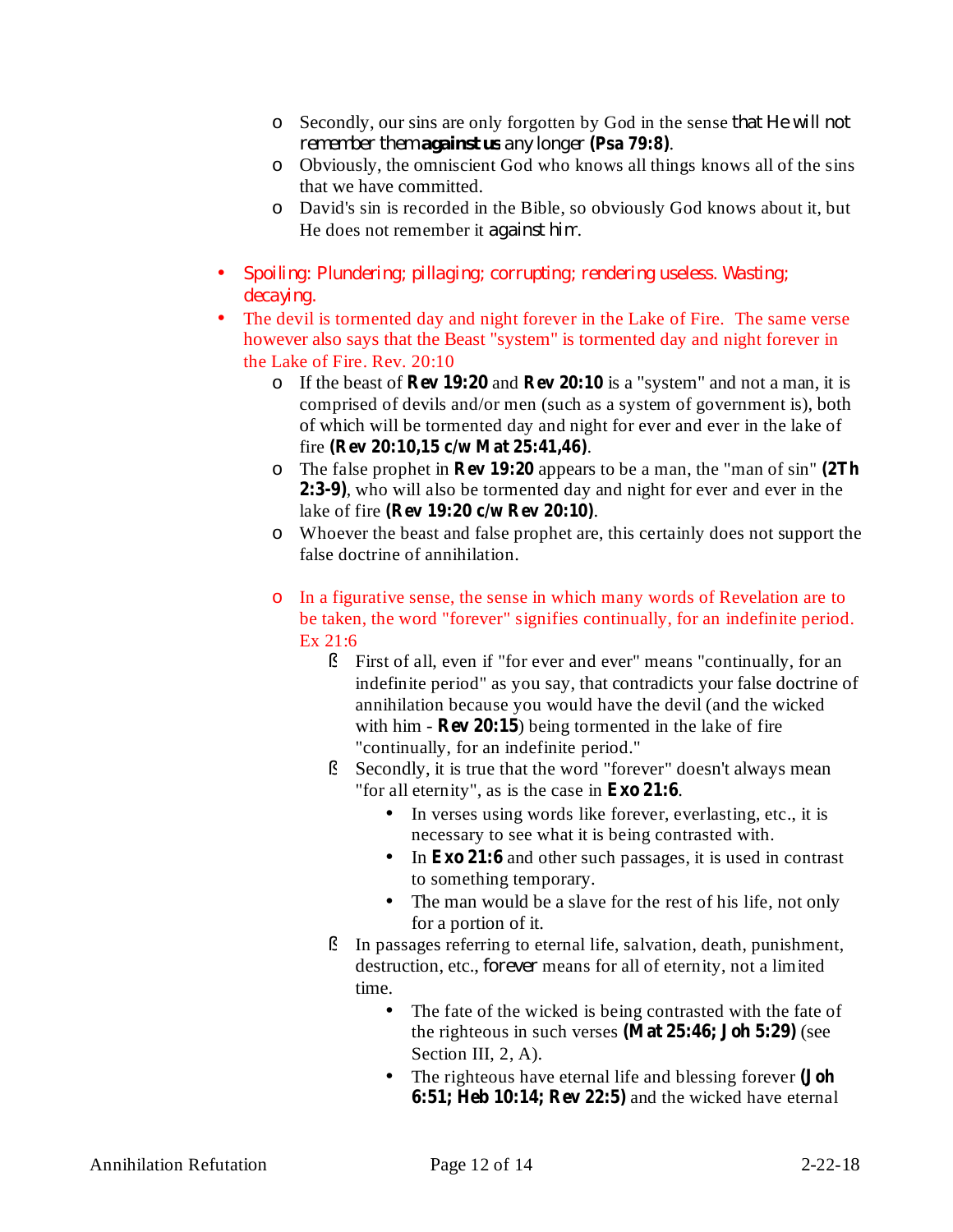death and punishment forever **(2Pe 2:17; Jud 1:13; Rev** . **14:11; Rev 20:10)**

- When used with reference to the final state, *everlasting* is refers to a period when time has ended and therefore means . *unending*
- We must have primary meanings from other scripture to be able to o interpret the figures given in Revelation.
	- § We do (Rev 20:10-15 c/w Mat 25:41,46).
	- See pages 1-7 of this outline. §
- If a man were to be resurrected into a special body that could withstand the destructive capacity of the Lake of Fire then that man would be spoiled and not destroyed. He would writhe for eternity in agony because of peripheral nervous system, anxiety from perpetual and anticipated trauma, elevated heart palpitations, erythema, etc. An angel in strictly spirit form would suffer but to a far lesser degree."
	- I have proven in this outline that a man with a resurrected body will be o destroyed, punished, and damned for all eternity.
	- Whether or not men in resurrected bodies will suffer more than angels is o speculation and is immaterial.
- 7. "Paul teaches Christians to not let the sun go down on your wrath. God practices what he preaches. God's wrath is a consuming fire, not a fire ever-consuming.

Eph 4:26; Heb 10:31 c/w 12:29

We can rejoice indeed that the wrath of God can be spent once vengeance is taken and justice has been executed. If this were not the case, then the Catholics do well to keep Jesus on a crucifix perpetually."

- A. First of all, God is not bound by the commandment to men to not let the sun go down upon their wrath.
	- i. God has been tormenting Cain in hell for 6,000 years.
	- ii. God has been tormenting the men of Sodom and Gomorrah for several thousand years (**Jud** 1:7).
	- iii. God is angry with the wicked *every day* (Psa 7:11).
- B. Secondly, God is a consuming fire (Heb 12:29) and God never changes (Mal 3:6); therefore God is a fire ever-consuming with *everlasting burnings* (Isa 33:14).
- C. Thirdly, the fact that God is a consuming fire doesn't mean that He annihilates people.
	- i. Sodom and Gomorrah are not annihilated and they have been being consumed by the fire of God's wrath for thousands of years.
	- ii. To consume doesn't mean to annihilate.